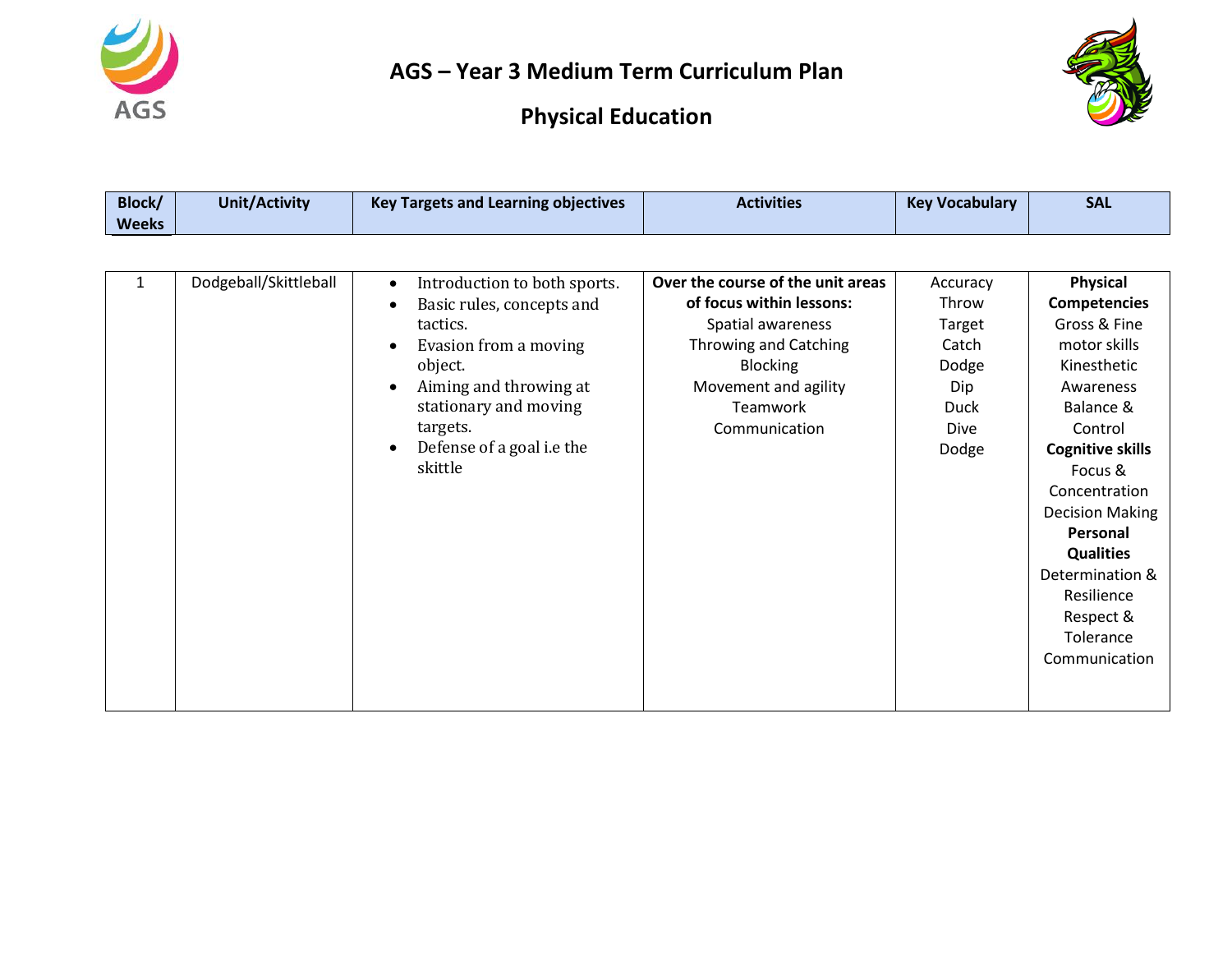



| Benchball | Pupils will look to develop                            | Over the course of the unit areas | Attacking             | <b>Physical</b>         |
|-----------|--------------------------------------------------------|-----------------------------------|-----------------------|-------------------------|
|           | knowledge of                                           | of focus within lessons:          | Defending             | <b>Competencies</b>     |
|           | basic/simplified ball games                            | <b>Ball Familarisation</b>        | Passing               | Gross & Fine            |
|           | such as benchball                                      | Travelling with and without the   | <b>Chest Pass</b>     | motor skills            |
|           | Pupils will focus on                                   | ball                              | <b>Bounce Pass</b>    | Balance &               |
|           | developing game play with                              | Movement skills                   | Team Play             | Control                 |
|           | fluency and accuracy.                                  | Attacking skills                  | Team positions        | <b>Cognitive skills</b> |
|           | Use a range of throwing and                            | Sending & Receiving               | <b>Creating Space</b> | Focus &                 |
|           | catching techniques.                                   | Space                             |                       | Concentration           |
|           | Will begin to watch and                                | <b>Rules and Scoring</b>          |                       | <b>Decision Making</b>  |
|           | describe others performance.                           | Competitive game situation        |                       | Creativity              |
|           | TO develop the students                                |                                   |                       | Personal                |
|           | hand eye coordination                                  |                                   |                       | <b>Qualities</b>        |
|           | through either of the                                  |                                   |                       | Responsibility &        |
|           | activities                                             |                                   |                       | Leadership              |
|           | Pupils will look to maintain                           |                                   |                       | Respect &               |
|           | possession of a moving ball in<br>pairs or small team. |                                   |                       | Tolerance               |
|           | Pupils will develop skills for                         |                                   |                       | Communication           |
|           | getting a ball towards a                               |                                   |                       | <b>Physical Fitness</b> |
|           | target e.g. scoring zone.                              |                                   |                       | Core Stability &        |
|           | Pupils will be introduced to                           |                                   |                       | Strength                |
|           | the concepts of basic attack                           |                                   |                       | Flexibility             |
|           | and defense.                                           |                                   |                       |                         |
|           | Pupils will look at elements                           |                                   |                       |                         |
|           | of teamwork in passing the                             |                                   |                       |                         |
|           | ball.                                                  |                                   |                       |                         |
|           | Body position and weight                               |                                   |                       |                         |
|           | transference will also be                              |                                   |                       |                         |
|           | developed in this unit                                 |                                   |                       |                         |
|           | Students will be able to                               |                                   |                       |                         |
|           | continue to show progress in                           |                                   |                       |                         |
|           | hand eye coordination                                  |                                   |                       |                         |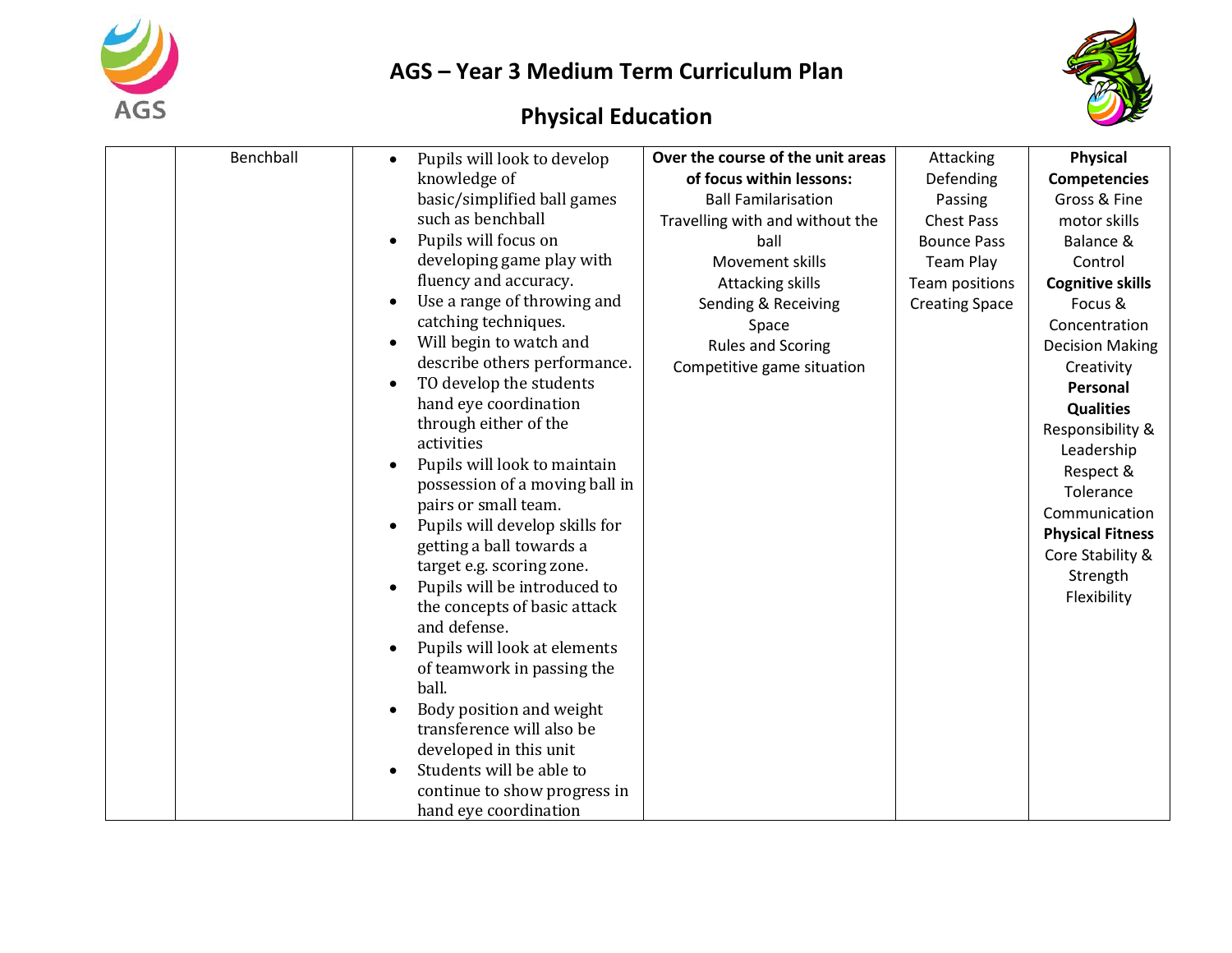



|          | regarding ball control,<br>individually, with a partner<br>and in small groups.                                                                                                                                                                                                                                                                                              |                                                                                                                                                                                                         |                                                                                                                                        |                                                                                                                                                                                                                                                                                                                                                                                  |
|----------|------------------------------------------------------------------------------------------------------------------------------------------------------------------------------------------------------------------------------------------------------------------------------------------------------------------------------------------------------------------------------|---------------------------------------------------------------------------------------------------------------------------------------------------------------------------------------------------------|----------------------------------------------------------------------------------------------------------------------------------------|----------------------------------------------------------------------------------------------------------------------------------------------------------------------------------------------------------------------------------------------------------------------------------------------------------------------------------------------------------------------------------|
| Football | Pupils will focus on<br>$\bullet$<br>developing basic passing<br>skills for football.<br>To develop ball control and<br>$\bullet$<br>familiarity whilst both<br>stationary and moving.<br>Understand concept and<br>$\bullet$<br>importance of space.<br>To understand the effect of<br>exercise and develop an<br>attitude of fair play,<br>sportsmanship and<br>enjoyment. | Over the course of the unit areas<br>of focus within lessons:<br><b>Ball Familiarisation</b><br><b>Short Passing</b><br>Dribbling and movement<br><b>Striking and Long Passing</b><br>Conditioned games | Control<br>Passing<br>Receiving<br>Positioning<br>Attacking<br>Defending<br>Space<br>Movement<br>Pressure<br>Accuracy<br>Sportsmanship | <b>Physical</b><br><b>Competencies</b><br>Gross & Fine<br>motor skills<br>Kinaesthetic<br>Awareness<br>Balance &<br>Control<br>Coordingation &<br>Fluency<br>Rhythym &<br>Timing<br><b>Cognitive skills</b><br>Focus &<br>Concentration<br>Creativity<br>Personal<br><b>Qualities</b><br>Confidence & Self<br>esteem<br>Determination &<br>Resilience<br><b>Physical Fitness</b> |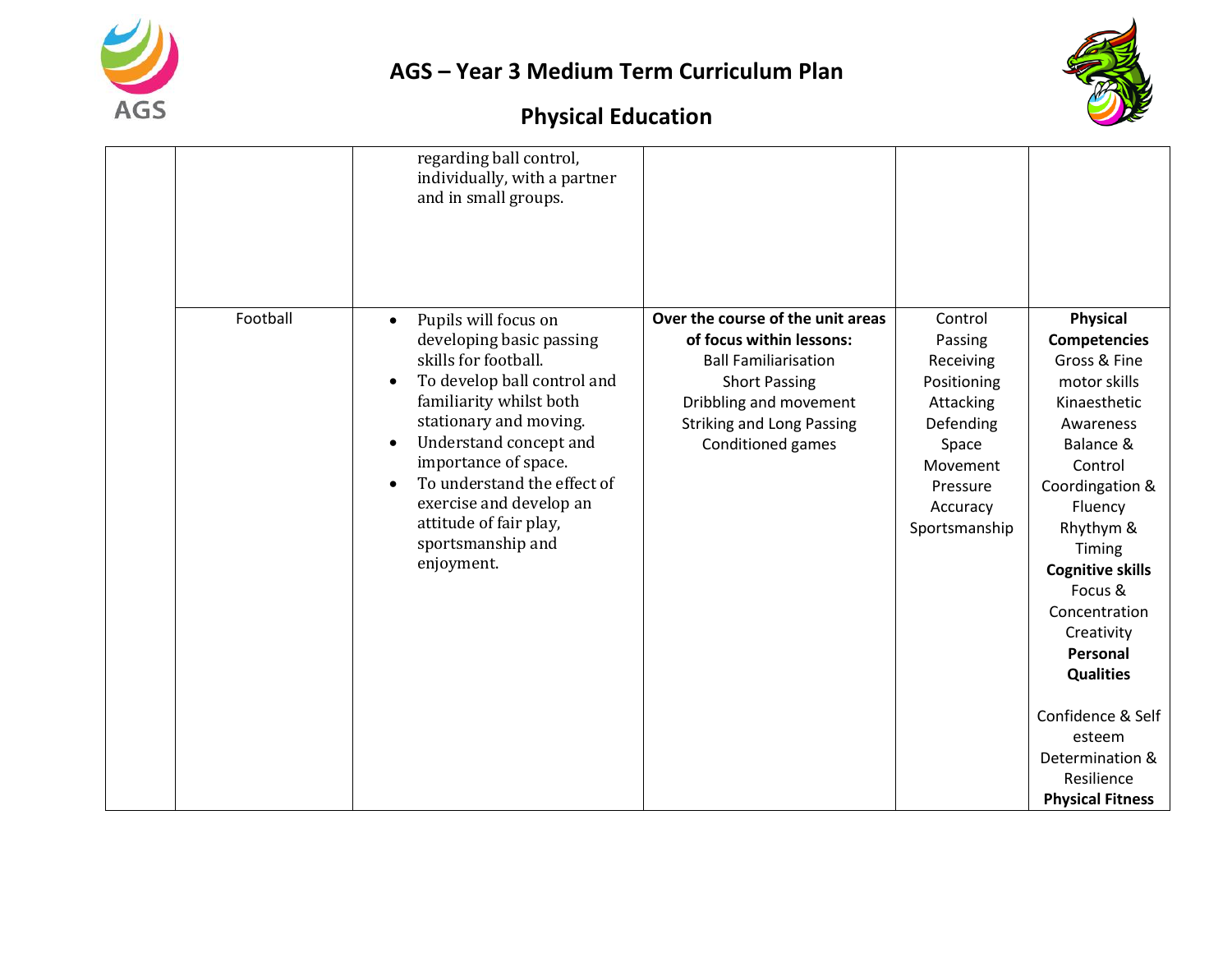



|                                  |                                                                                                                                                                                                                                                                                                                                                                                                                                                                                                                                                                                                                                                                                                                                                 |                                                                                                                                                                                                                             |                                                                                                                                          | Core Stability &<br>Strength<br>Flexibility                                                                                                                                |
|----------------------------------|-------------------------------------------------------------------------------------------------------------------------------------------------------------------------------------------------------------------------------------------------------------------------------------------------------------------------------------------------------------------------------------------------------------------------------------------------------------------------------------------------------------------------------------------------------------------------------------------------------------------------------------------------------------------------------------------------------------------------------------------------|-----------------------------------------------------------------------------------------------------------------------------------------------------------------------------------------------------------------------------|------------------------------------------------------------------------------------------------------------------------------------------|----------------------------------------------------------------------------------------------------------------------------------------------------------------------------|
| 2. Sports Day Prep/<br>Athletics | In this unit pupils will<br>$\bullet$<br>experience simple modified<br>running, jumping and<br>throwing activities.<br>Pupils will accurately<br>replicate running challenges<br>and competitions that<br>require speed and stamina<br>appropriate to the age range.<br>In all athletic based activities<br>pupils will engage in<br>performing skills and<br>measuring outcomes as a<br>marker for performance.<br>Pupils will focus on<br>developing and improving<br>their running technique and<br>concept of pace.<br>Pupils will develop the ability<br>to follow rules safely and<br>handle equipment correctly.<br>Pupils practice will culminate<br>in a KS2 Sports day based on<br>all students competing at a<br>number of stations. | Over the course of the unit areas<br>of focus within lessons:<br><b>Sprint Running</b><br><b>Running - Relays</b><br>Jumping - High and Long<br>Throwing for Accuracy<br>Throwing for distance<br><b>Balance</b><br>Hurdles | Running<br>Jumping<br>Pushing<br>Pulling<br>Throwing<br>Stance<br>Accuracy<br>Ready position<br>Power<br>Speed<br><b>Balance</b><br>Pace | Personal<br><b>Qualities</b><br>Motivation<br>Confidence & Self<br>esteem<br>Determination &<br>Resilience<br>Communication<br><b>Physical Fitness</b><br>Stamina<br>Speed |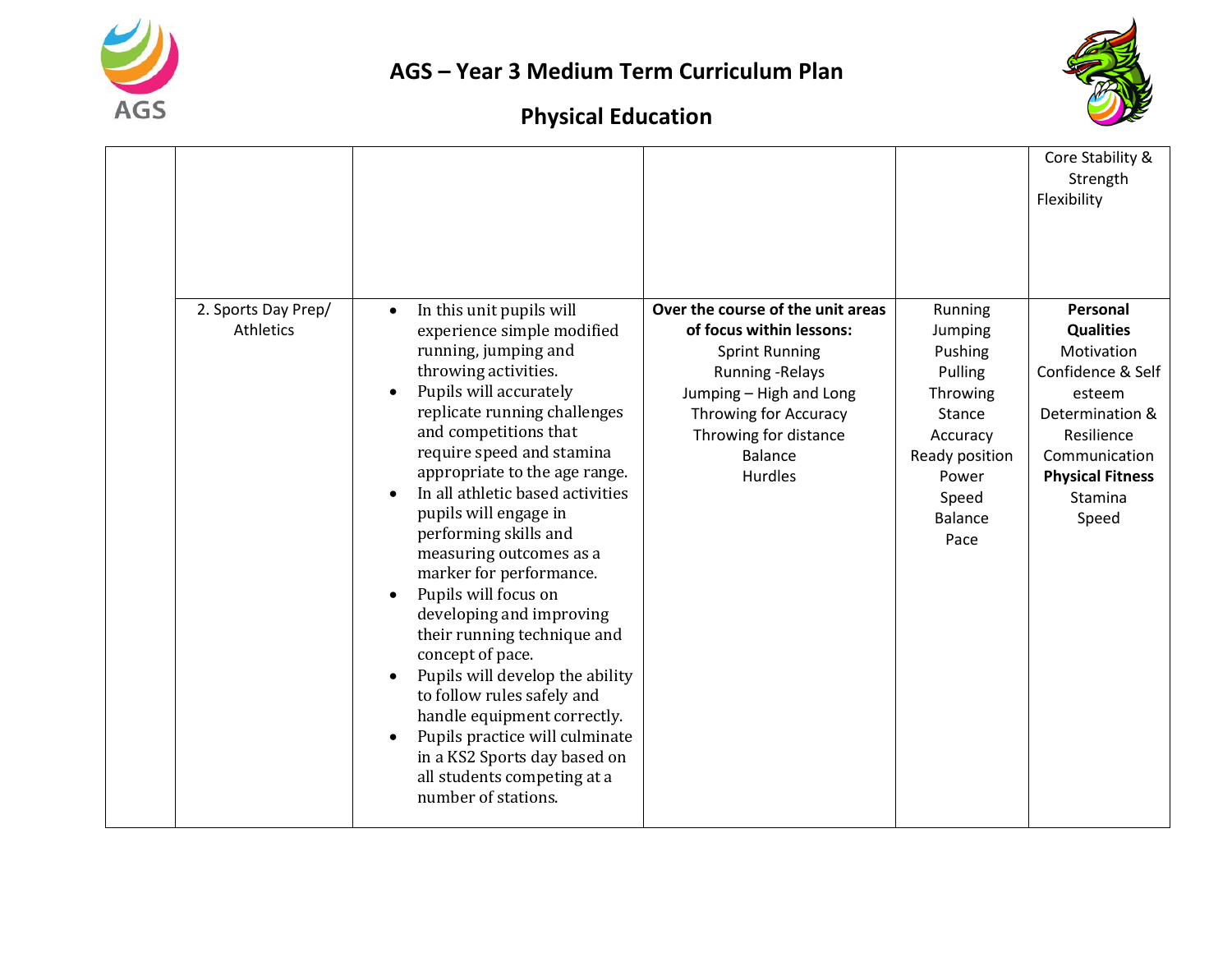



| Rugby                 | Pupils look to build on<br>$\bullet$               |                                   | Pool           | <b>Physical</b>         |
|-----------------------|----------------------------------------------------|-----------------------------------|----------------|-------------------------|
|                       | aspects of previous ball                           | All focuses are dependent on      | Float          | <b>Competencies</b>     |
|                       | games using invasion tactics                       | student ability.                  | Safety         | Gross & Fine            |
|                       | Catching and passing with                          | <b>Rugby</b>                      | Enter          | motor skills            |
|                       | the concept of the ball going                      | Evading opposition                | Exit           | Rhythm & Timing         |
|                       | backwards but running                              | Giving and receiving a pass       | Kick           | Personal                |
|                       | forward                                            | Maintain possession and moving    | Splash         | <b>Qualities</b>        |
|                       | Pupils use the idea of                             | forward with the ball             | <b>Breathe</b> | Confidence & Self       |
|                       | developing footwork and                            | Following basic rules/concepts of | Stroke         | esteem                  |
|                       | balance to beat a defender<br>and run in to space. | rugby                             |                | & Strength              |
|                       |                                                    |                                   |                |                         |
|                       |                                                    |                                   | Catch          |                         |
|                       |                                                    |                                   | Pass           |                         |
|                       |                                                    |                                   | Space          |                         |
|                       |                                                    |                                   | <b>Try</b>     |                         |
|                       |                                                    |                                   | Target         |                         |
|                       |                                                    |                                   | Evasion        |                         |
|                       |                                                    |                                   | Step           |                         |
|                       |                                                    |                                   | Acceleration   |                         |
| Handball / basketball | Pupils will focus on<br>$\bullet$                  | Over the course of the unit areas |                | <b>Physical</b>         |
|                       | developing basic passing                           | of focus within lessons:          | Control        | <b>Competencies</b>     |
|                       | skills for Handball and                            | Moving with the ball towards a    | Passing        | Coordination            |
|                       | basketball.                                        | goal                              | Receiving      | <b>Cognitive skills</b> |
|                       | To develop ball control and                        | Short passing                     | Positioning    | Focus &                 |
|                       | familiarity whilst both                            | Movement away from a defender     | Attacking      | Concentration           |
|                       | stationary and moving.                             | Shooting from outside a smaller   | Defender       | <b>Decision Making</b>  |
|                       | Understand concept and<br>$\bullet$                | D                                 | Space          | Problem Solving         |
|                       | importance of space.                               | Conditioned, non-contact games.   | Movement       | Personal                |
|                       | To understand the effect of                        |                                   | Pressure       | <b>Qualities</b>        |
|                       | exercise and develop an                            |                                   | Accuracy       | Confidence & Self       |
|                       | attitude of fair play,                             |                                   | Sportsmanship  | esteem                  |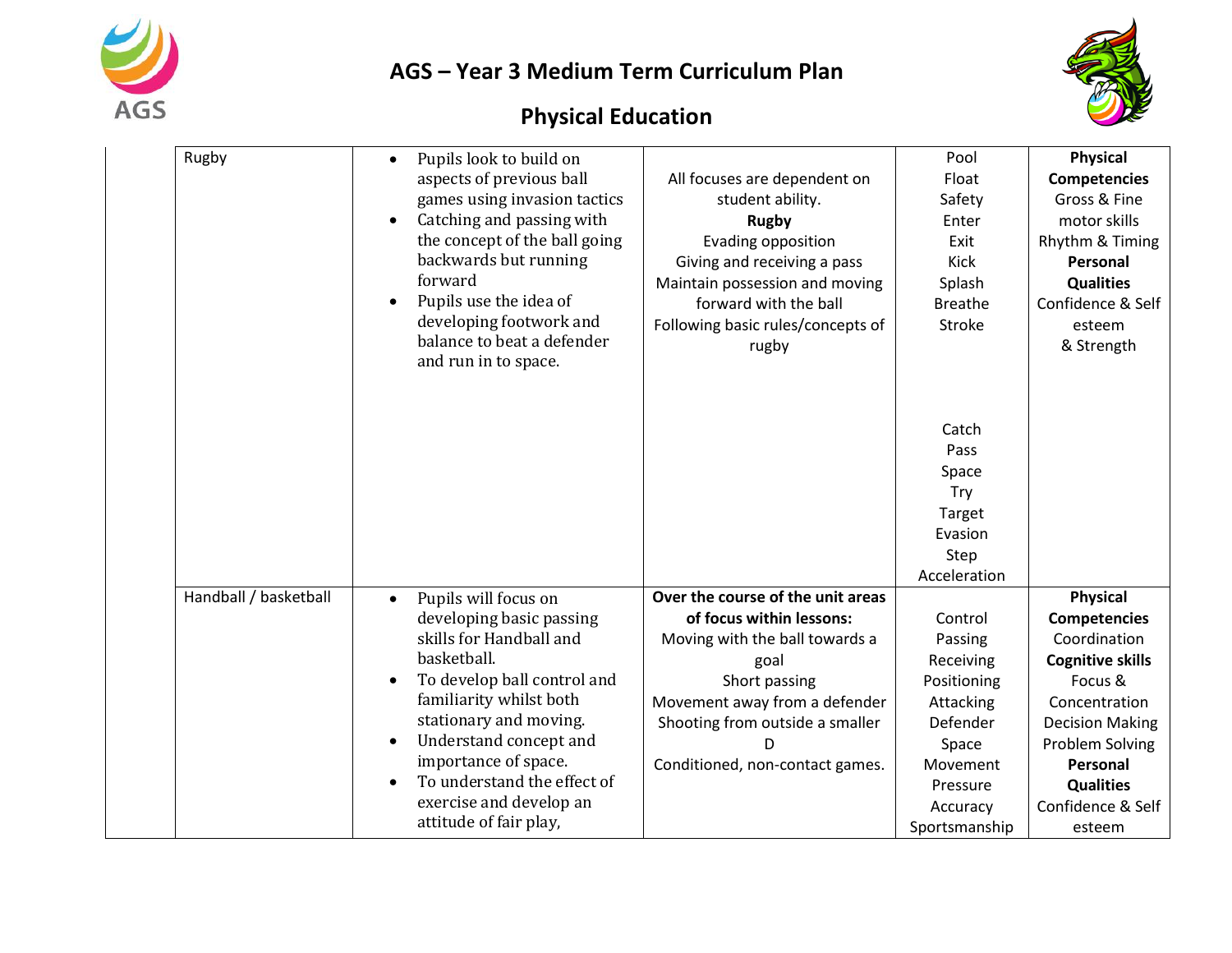



|  | sportsmanship and<br>enjoyment. | Fair play | & Strength |
|--|---------------------------------|-----------|------------|
|  |                                 |           |            |
|  |                                 |           |            |
|  |                                 |           |            |

| 3 | Net games | In this unit pupils will<br>accurately replicate sending<br>and receiving technique.<br>It is the players aim to land<br>objects in target areas.<br>Activities will develop<br>students hand eye<br>coordination using a racket<br>and targets of varying heights<br>and distances.<br>Students should be able to<br>show progress in<br>coordination and control<br>with a range of objects, (soft<br>balls, balloons, shuttles).<br>Student will be able to work<br>individually/pairs/or in<br>groups<br>Pupils should begin to<br>accurately score and officiate | Over the course of the unit areas<br>of focus within lessons:<br>Keeping an object off of the floor<br>Serving an object over a net<br>Receiving an object from height<br>Developing a rally<br>Using an extension of the arm or<br>hand | Racquet<br>Rally<br>Contact<br>Height<br>Distance<br>Balance<br>Underarm<br>Overarm | Physical<br><b>Competencies</b><br>Gross & Fine<br>motor skills<br>Coordination &<br>Fluency |
|---|-----------|-----------------------------------------------------------------------------------------------------------------------------------------------------------------------------------------------------------------------------------------------------------------------------------------------------------------------------------------------------------------------------------------------------------------------------------------------------------------------------------------------------------------------------------------------------------------------|------------------------------------------------------------------------------------------------------------------------------------------------------------------------------------------------------------------------------------------|-------------------------------------------------------------------------------------|----------------------------------------------------------------------------------------------|
|   |           | conditioned games and<br>develop an idea of<br>sportsmanship.                                                                                                                                                                                                                                                                                                                                                                                                                                                                                                         |                                                                                                                                                                                                                                          |                                                                                     |                                                                                              |